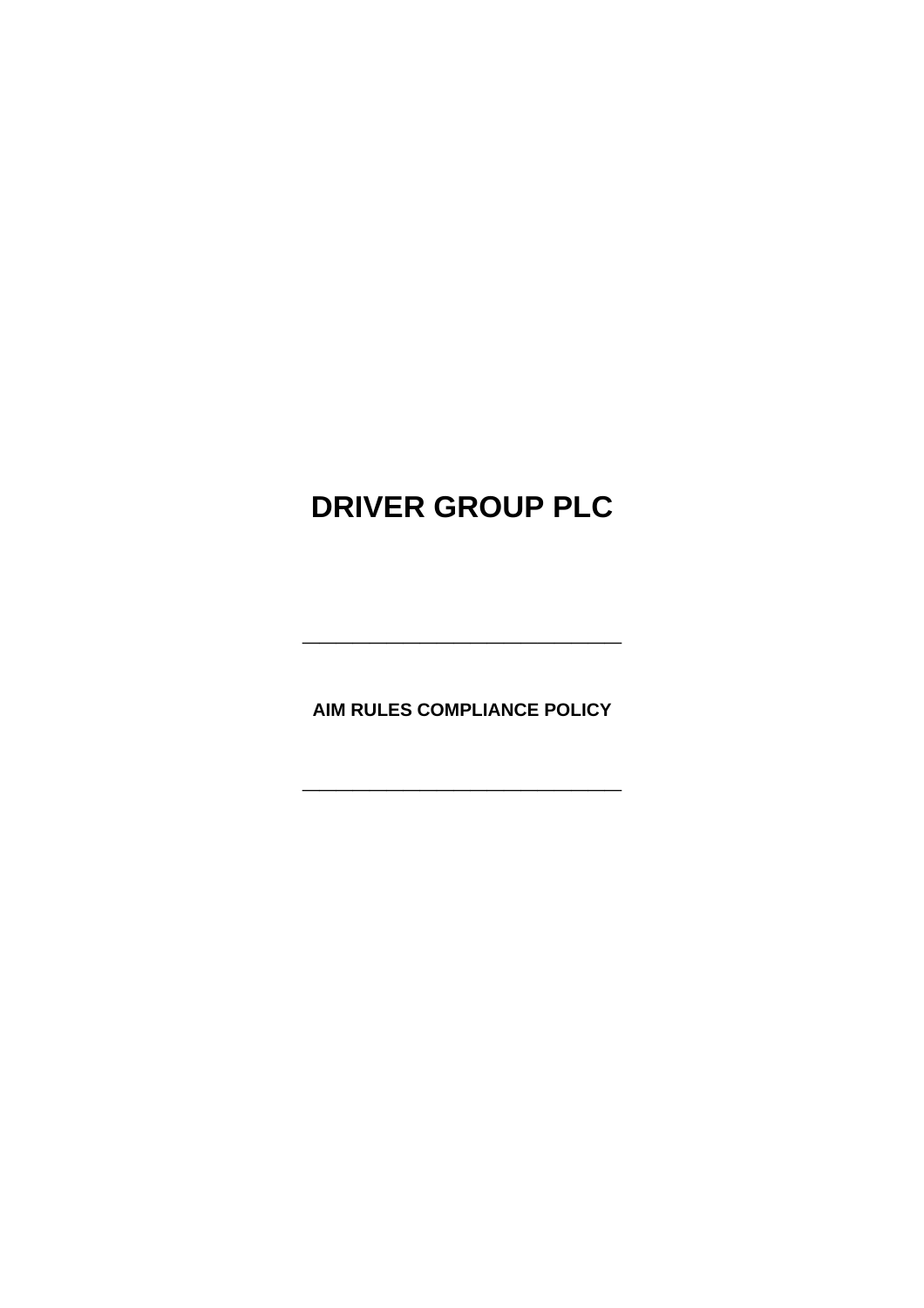# **CONTENTS**

| <b>Clause</b>                                        |                                                                                          | Page          |
|------------------------------------------------------|------------------------------------------------------------------------------------------|---------------|
| 1                                                    | <b>INTRODUCTION</b>                                                                      | 2             |
| $\overline{2}$                                       | <b>PRINCIPLES</b>                                                                        | $\mathcal{P}$ |
| 3                                                    | <b>GENERAL OBLIGATION TO DISCLOSE PRICE SENSITIVE INFORMATION</b><br>(AIM RULES 10 & 11) | 3             |
| 4                                                    | ROUTINE OBLIGATIONS TO DISCLOSE (AIM RULE 17)                                            | 4             |
| 5                                                    | <b>REPORTING AND FINANCIAL INFORMATION</b>                                               | 5             |
| 6                                                    | <b>RESTRICTIONS ON DEALINGS (AIM RULE 21)</b>                                            | 6             |
| 7                                                    | <b>SUBSTANTIAL TRANSACTIONS (AIM RULE 12)</b>                                            | 6             |
| 8                                                    | TRANSACTIONS WITH RELATED PARTIES (AIM RULE 13)                                          | 8             |
| 10                                                   | <b>RESPONSIBILITIES</b>                                                                  | 9             |
| <b>APPENDICES</b>                                    |                                                                                          | 13            |
| THE AIM RULES FOR COMPANIES                          |                                                                                          |               |
| THE AIM RULES FOR NOMINATED ADVISORS                 |                                                                                          |               |
| THE AIM DISCIPLINARY PROCEDURES AND APPEALS HANDBOOK |                                                                                          |               |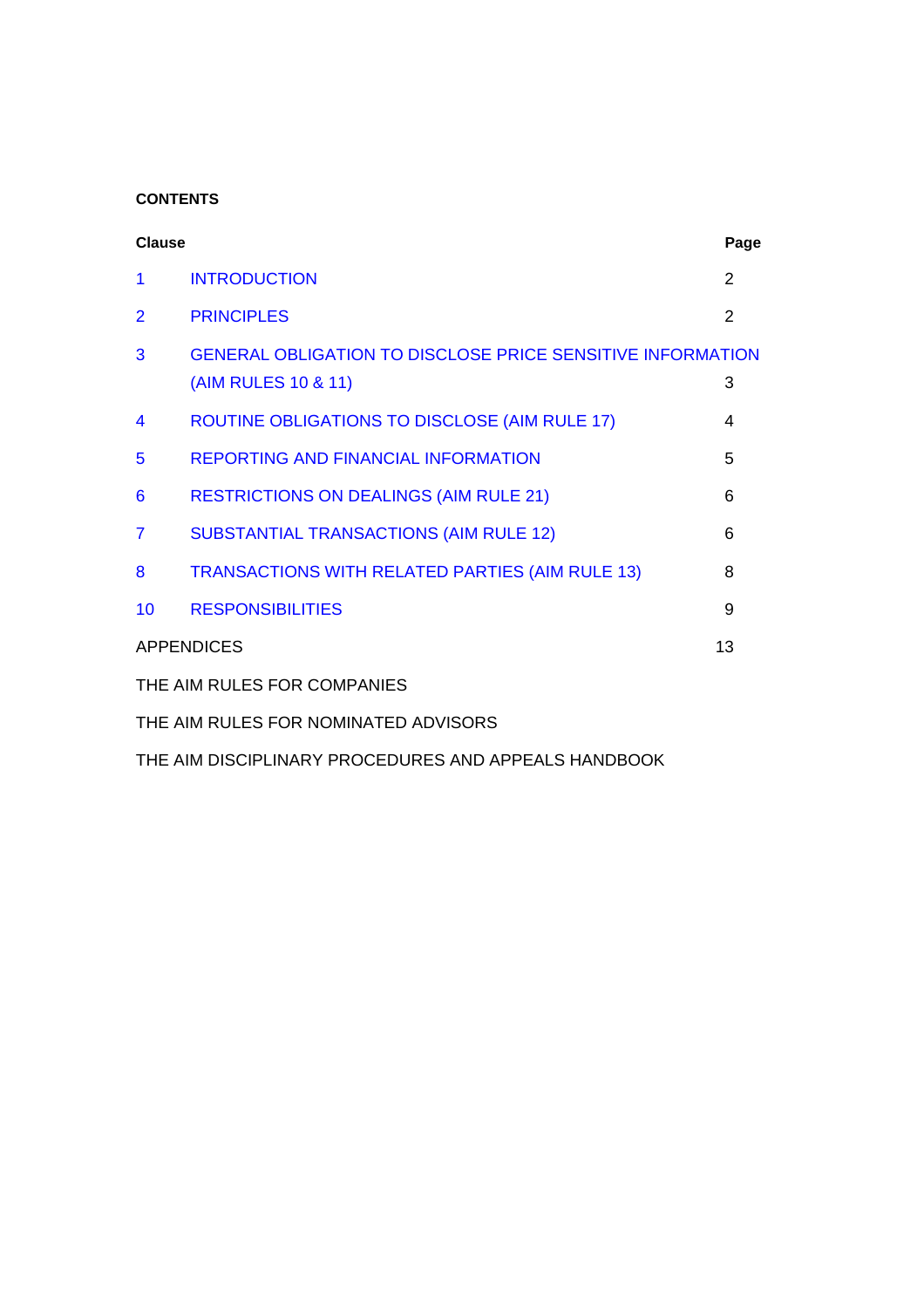#### 1 **INTRODUCTION**

- 1.1 This document sets out the policy of Driver Group plc (the "Company") on compliance with the AIM Rules for Companies (as amended from time to time) ("AIM Rules") issued by the London Stock Exchange plc ("LSE"). The policy applies whilst the Company is quoted on AIM.
- 1.2 The Directors are responsible for ensuring compliance by the Company with its obligations under the AIM Rules, which state at Rule 31: "*An AIM Company must ensure that each of the Directors accept full responsibility, collectively and individually, for its compliance with the AIM Rules*". Sections 3 to 8 of this compliance policy summarise the principal obligations to be observed by the Company. These obligations are contained in the AIM Rules. References to the Rules, or any particular Rule in these sections are references to the AIM Rules or the specific rule of the AIM Rules.
- 1.3 In particular, compliance with the obligations relating to disclosure is regarded by the LSE as essential to the maintenance of an orderly market in securities and ensures that all users of the market have simultaneous access to the same information.
- 1.4 Failure by the Company to comply with the AIM Rules may result in the LSE taking one or more courses of action. These include issuing a warning notice, fining or censuring the Company and suspending trading in or cancelling the admission of the Company's securities. In each case it is open to the LSE to publish the fact of the measures taken against the Company.
- 1.5 The LSE may from time to time amend the AIM Rules and the Company will be expected to comply with any such amendments.
- 1.6 In addition to the AIM Rules the Company and its Directors should be aware of the AIM Rules for Nominated Advisors (the "Nomad Rules"), setting out the responsibilities and obligations of the Company's Nomad, and the AIM Disciplinary Procedures and Appeals Handbook, each of which are appended hereto.

## 2 **PRINCIPLES**

2.1 The Company will maintain in place sufficient procedures, resources and controls to ensure compliance with the AIM Rules, and will seek advice from its Nominated Adviser ("Nomad") in this regard, and where appropriate take such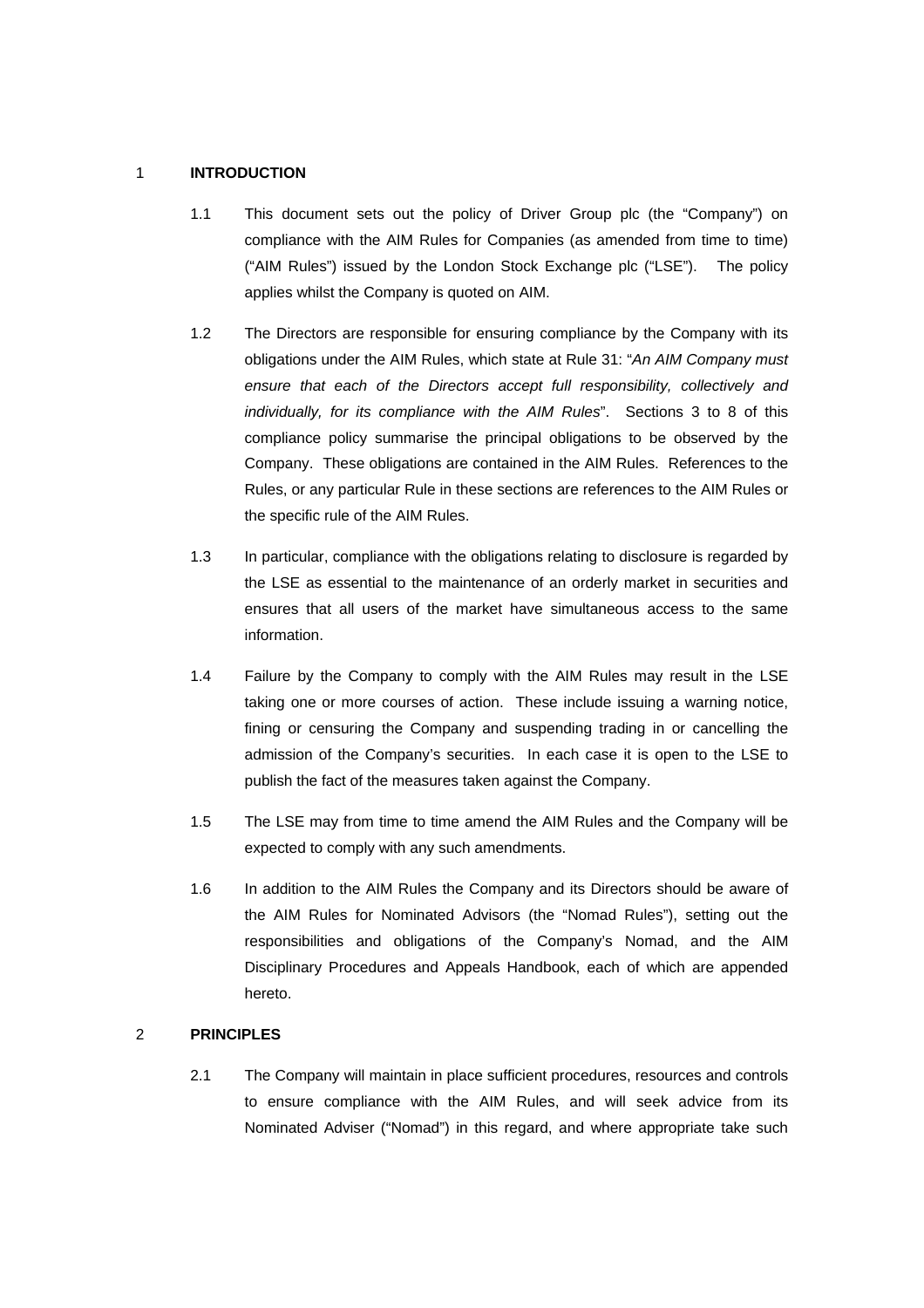advice into account.

- 2.2 The Board will seek advice and guidance from its Nomad at all times in relation to any announcement that the Company may be required to make under the AIM Rules.
- 2.3 The Company is required to provide to the Nomad such information as the Nomad may reasonably request or require to enable it to carry out its responsibilities under the AIM Rules and the Nomad Rules. Specifically the Company must inform the Nomad in advance of any proposed change to the Board of Directors.
- 2.4 The Board will supply any information requested by the Nomad in accordance with the Company's AIM Rules Compliance Policy as soon as is reasonably practicable after such request is received.
- 2.5 The Nomad will be able to contact at least one member of the Board at any time.
- 2.6 The Board will ensure that all the Board Meetings and Shareholders Meetings are minuted. If required, minutes of the meetings will be provided to the Nomad and the LSE.

# 3 **GENERAL OBLIGATION TO DISCLOSE PRICE SENSITIVE INFORMATION (AIM RULES 10 & 11)**

- 3.1 The Company is under a general duty to notify a Regulatory Information Service ("RIS") provider (usually undertaken by the Company's Nomad) which is approved by the LSE without delay of any new developments which are not public knowledge and which concern a change in its financial condition, its sphere of activity, the performance of its business or its expectation of its performance and which would, if made public, be likely to lead to a substantial movement in the price of any of its securities. This general duty underlies many of the more specific obligations to make announcements set out in the AIM Rules, but the general requirements are additional to this and may be invoked where none of the specific obligations is relevant. The general disclosure obligation is set out in full in rule 11 of the AIM Rules, which are attached at the Appendix to this Document.
- 3.2 Except as specifically required elsewhere in the Company's AIM Rules Compliance Policy, the Directors must ensure that relevant information is announced to the market as a whole through an RIS provider no later than it is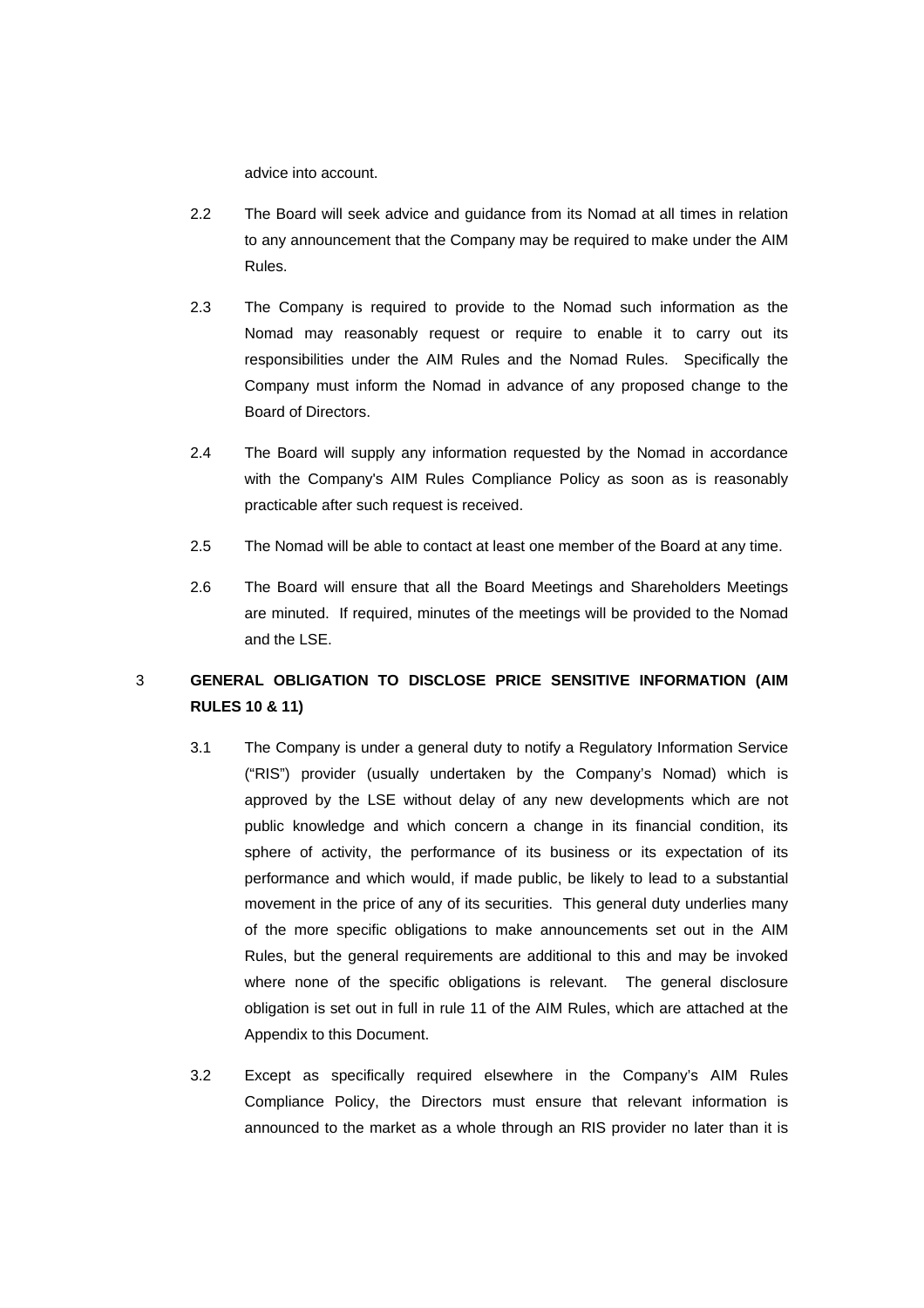published elsewhere.

- 3.3 The Directors must also make more routine announcements (some of which are contained in more specific obligations in the AIM Rules (see the summary in paragraph 4 below)).
- 3.4 The Company must take reasonable care to ensure that any announcement is not misleading, false or deceptive and does not omit anything likely to affect the import of such information and must be notified to an RIS provider no later than it is published elsewhere (Rule 10). However, care should be taken to avoid making a premature announcement when the whole picture cannot be revealed which might result in the market being misled. Every circumstance must be judged on its merits and consultation with the Nomad is essential.
- 3.5 In any event, before the Company discloses any information to analysts, it must first discuss the proposed disclosure with its Nomad.

## 4 **ROUTINE OBLIGATIONS TO DISCLOSE (AIM RULE 17)**

AIM Rule 17 sets out a number of requirements which oblige companies to notify the market without delay on the happening of certain events, and each Director shall disclose to the Company without delay all information which the Company needs in order to comply with Rule 17 insofar as that information is known to the Director or could with reasonable diligence be ascertained by the Director. The notification requirements on the Company include the following:

#### 4.1 **Change in adviser and/or broker**

4.1.1 The Company must notify an RIS provider without delay of the resignation, dismissal or appointment of nominated adviser or broker.

#### 4.2 **Notification of changes in shareholdings**

- 4.2.1 The Company must notify an RIS provider without delay of any relevant changes to any shareholdings of significant shareholders (being persons holding 3 per cent or more of a class of quoted securities in the Company) and of any dealings by Directors in the securities of the Company. Such notification should include the information specified in Schedule 5 of the AIM Rules.
- 4.2.2 It is generally accepted that "without delay" requires an RIS provider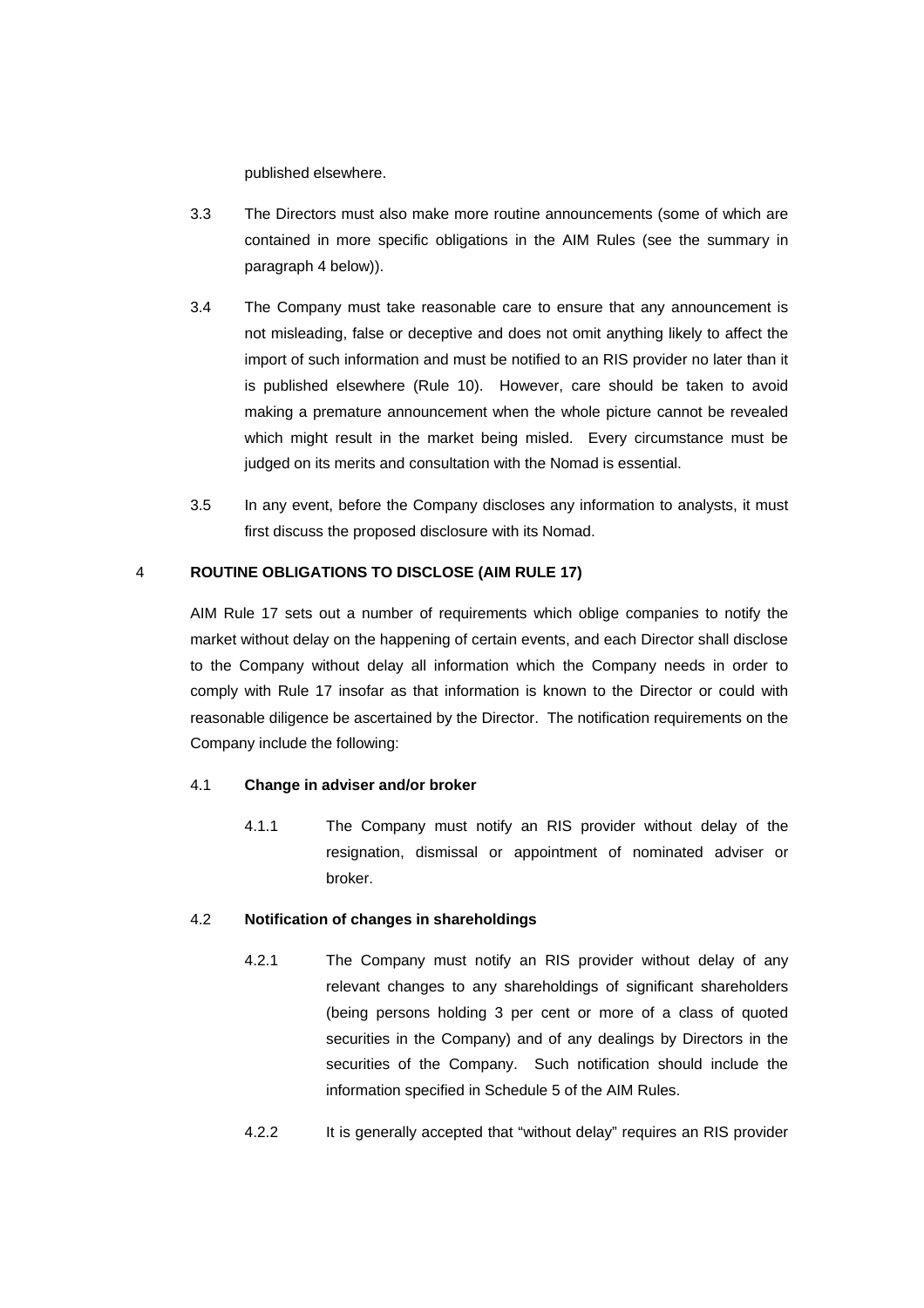to be notified as soon as possible and in any event prior to the close of the business day following the day on which information was known or should have been known.

#### 4.3 **Board changes**

- 4.3.1 The Company should notify the Nomad of the intention to appoint a Director, allowing sufficient time for appropriate due diligence procedures to be carried out and required disclosure under the AIM Rules to be agreed, prior to the appointment being made.
- 4.3.2 The Company must notify an RIS provider without delay of the resignation, dismissal or appointment of any Director.
- 4.3.3 Such notification must include the date of such occurrence and for an appointment, must include the information on any new Director set out in Schedule 2(g) of the AIM Rules, relating to all directorships held by that new Director over the previous five years, any unspent convictions, details of bankruptcies, receiverships or any public criticisms of that new director by any statutory or regulatory authorities (see paragraph (g) of Schedule 2).

## 4.4 **Material changes in performance**

4.4.1 The Company must notify an RIS provider without delay of any material change between its actual trading performance or financial condition and any profit forecast, estimate or projection included in an admission document or otherwise made public on its behalf.

#### 4.5 **Other disclosures**

- 4.5.1 Other miscellaneous provisions under Rule 17 of the AIM Rules require the Company to notify an RIS provider without delay of such matters as changes in accounting reference dates and reasons for the issue of cancellation of any quoted securities by the Company.
- 4.5.2 The Company must also notify an RIS provider without delay of any decision to make any payment in respect of its quoted securities (which would include dividends).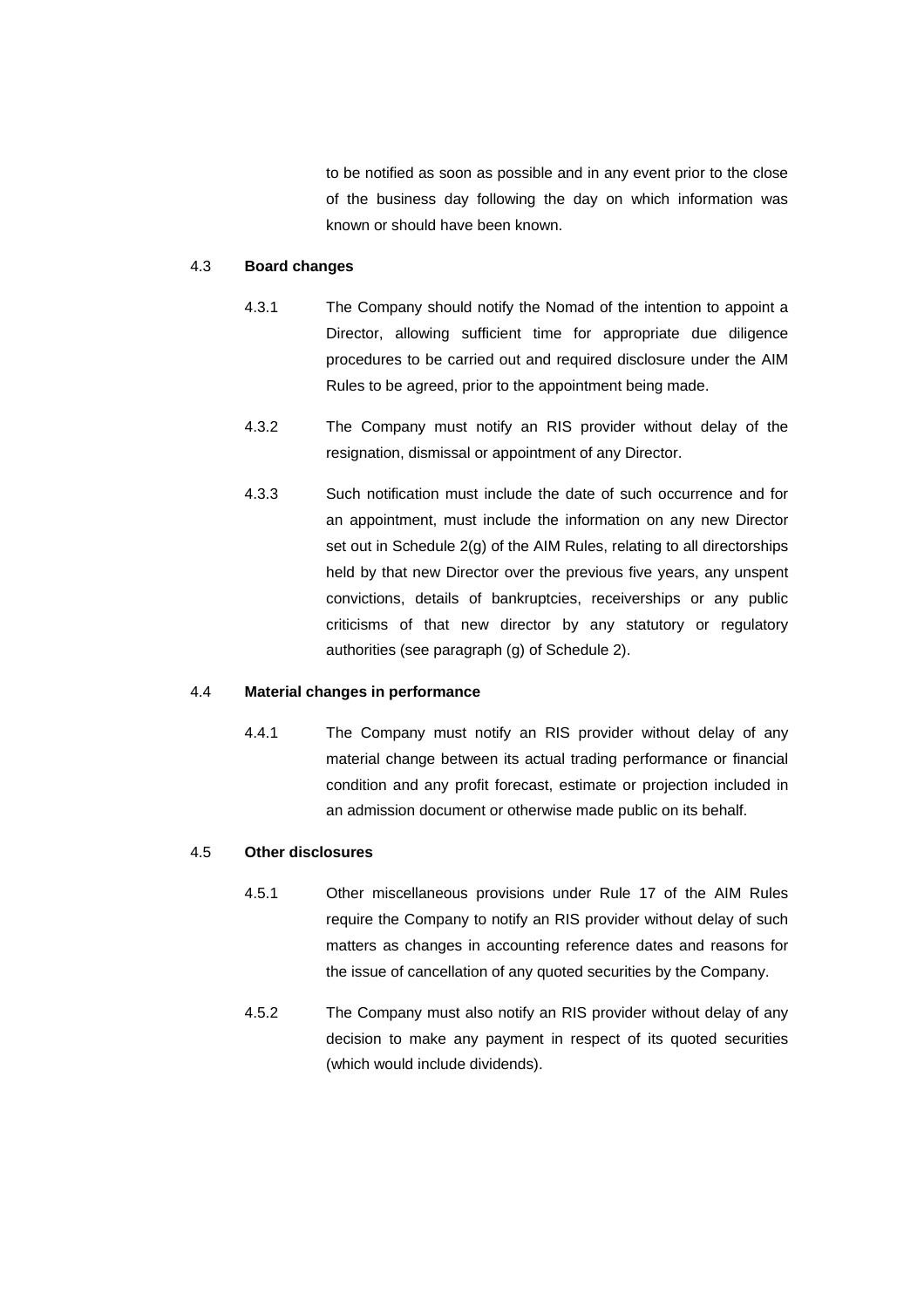## 5 **REPORTING AND FINANCIAL INFORMATION**

## 5.1 **Half-yearly reports (AIM Rule 18)**

5.1.1 The Company must prepare a half-yearly report in respect of the six month period from the end of the financial period for which financial information has been disclosed in an admission document, and at least every subsequent six months thereafter (save for the final period of six months preceding its accounting reference date for its annual audited accounts). These must be notified to an RIS provider (rule 18) without delay and in any event within three months of the end of the relevant period.

## 5.2 **Annual accounts (AIM Rule 19)**

5.2.1 The Company must publish its annual audited accounts prepared in accordance with International Accounting Standards. These must be sent to the holders of the Company's securities without delay and in any event not later than six months after the end of the financial period to which they relate.

#### 5.3 **Publication of documents sent to shareholders (Rule 20)**

5.3.1 Any document provided by the Company to the holders of its quoted securities (including the accounts) must be made available on the Company's website pursuant to Rule 26 (see below) and an electronic copy sent to the LSE.

## 6 **RESTRICTIONS ON DEALINGS (AIM RULE 21)**

6.1 A number of restrictions are imposed upon dealings in the Company's shares. The Company is required to adopt, maintain and comply with the restrictions set out in Rule 21 of the AIM Rules and to use reasonable endeavours to procure Directors and applicable employees will comply. These restrictions have been notified to the Directors and all Applicable Employees.

## 7 **SUBSTANTIAL TRANSACTIONS (AIM RULE 12)**

## 7.1 **Classification**

7.1.1 The AIM Rules classify acquisitions and disposals according to the size of the transaction relative to that of the company proposing to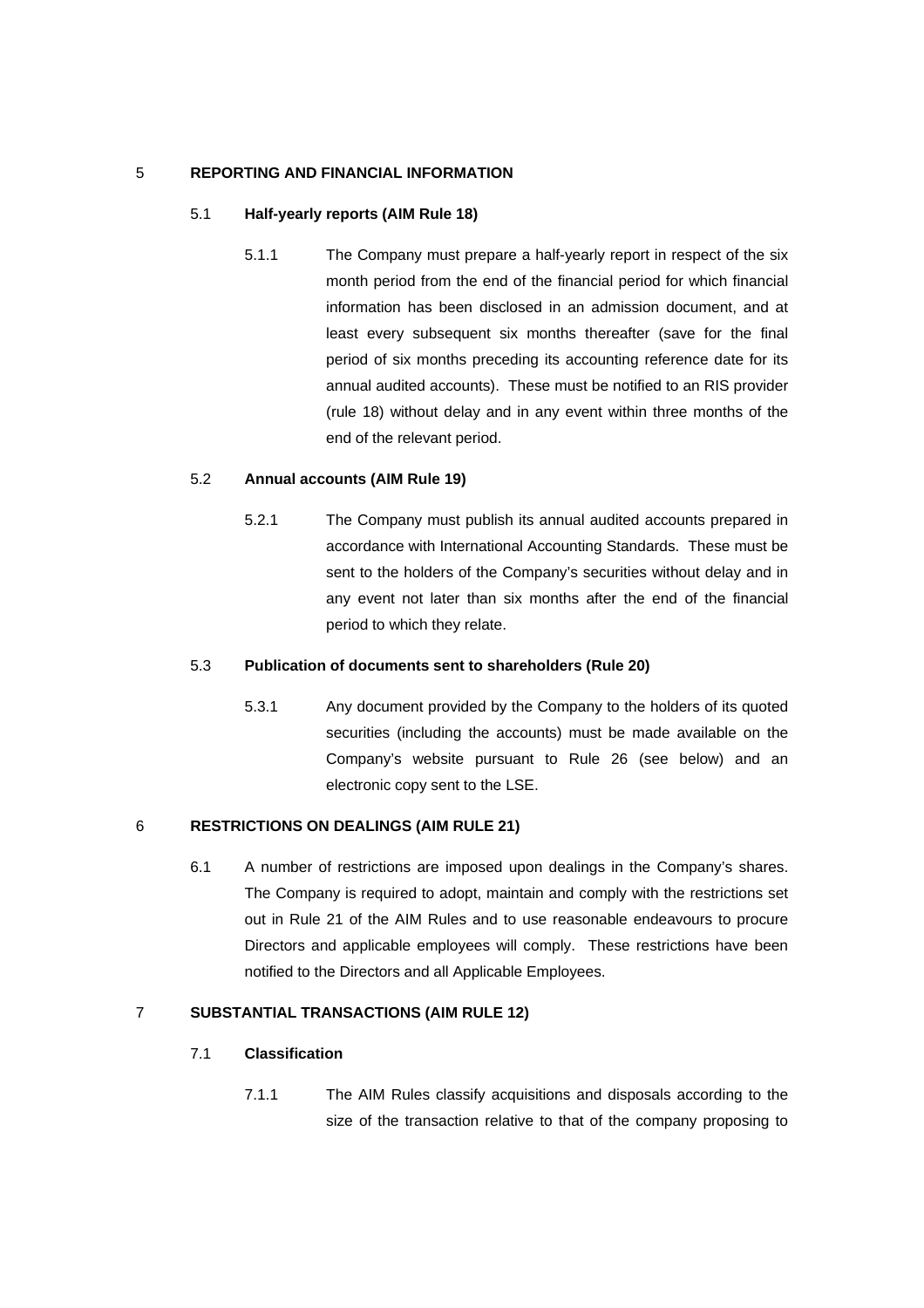make it by reference to "percentage ratios". Broadly, the percentage ratios are the figures resulting from a comparison of each of the respective gross assets, profits, turnover, and consideration to market capitalisation of the company and gross capital. Where any of the percentage ratios equals ten per cent or more, the relevant transaction is deemed a "substantial transaction".

- 7.1.2 In addition to substantial transactions the concept of "reverse takeover" exists; this is an acquisition or a series of acquisitions in a 12 month period by an AIM quoted company where any percentage ratios of the above is 100 per cent or more or which would result in a fundamental change in the business or in a change in board or voting control of the quoted company.
- 7.1.3 Transactions of a revenue nature in the ordinary course of business and transactions to raise finance which do not involve a change in the fixed assets of the AIM company are excluded from classification as a substantial transaction. The term "transaction" is not defined and should be interpreted as widely as possible; there may be circumstances where a transaction is classifiable notwithstanding that no "assets" are being acquired or disposed of. Care should be taken, for example, where the Company proposes to give certain indemnities (ie: ones which are exceptional and under which the Company agrees to discharge any liabilities for costs, expenses, commissions or losses incurred by or on behalf of another party whether or not on a contingent basis and under which the maximum liability is either unlimited in amount or where the liability would equal or exceed ten per cent or more of the Company's profits).

## 7.2 **Aggregation (AIM Rule 16)**

- 7.2.1 Transactions completed during the 12 months prior to the date of the latest transaction and which:
- 7.2.1.1 are entered into by the Company with the same person or their families;
- 7.2.1.2 involve the acquisition or disposal of securities or an interest in one particular business; or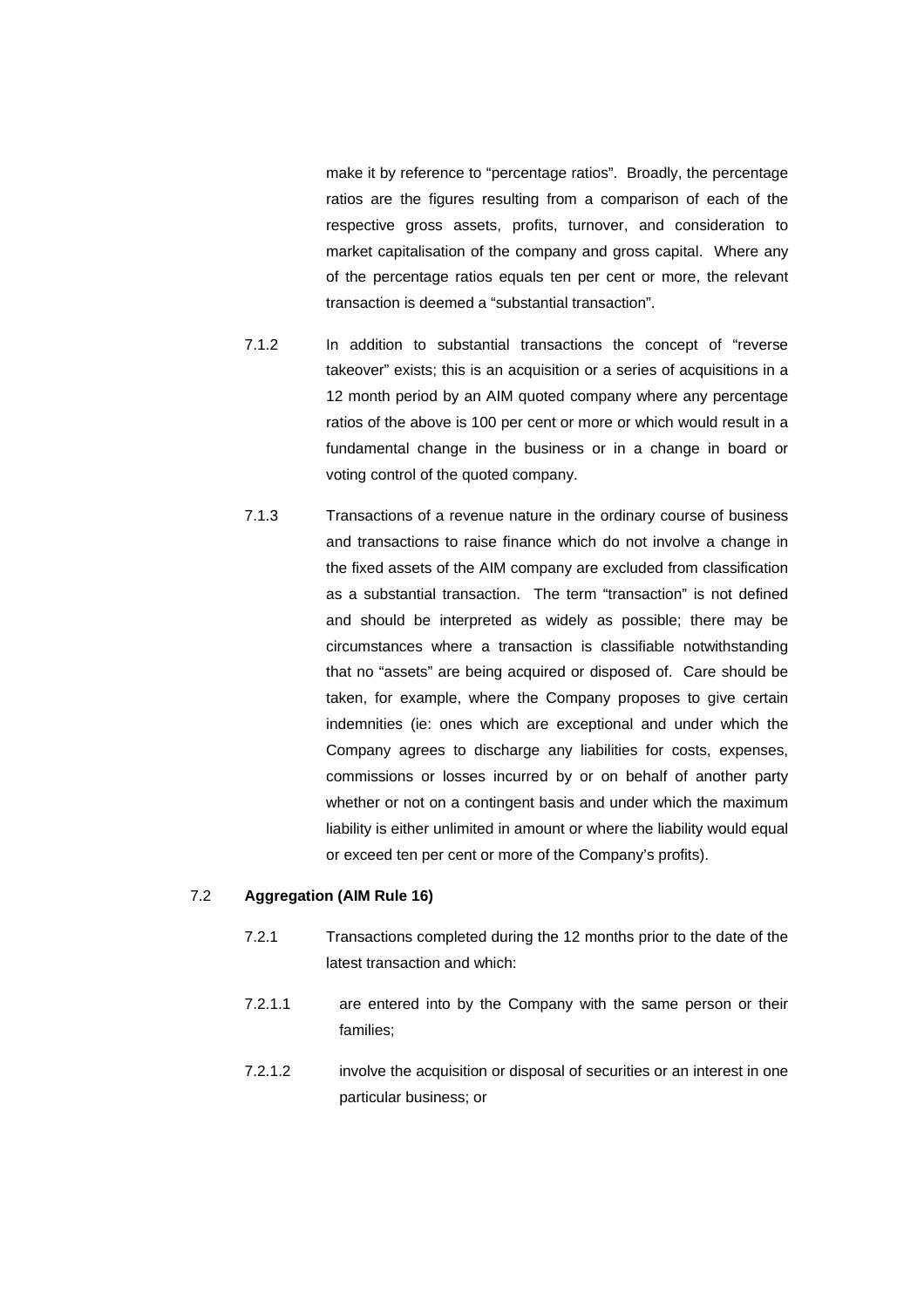7.2.1.3 together lead to a principal involvement in a business activity which did not previously form part of the Company's principal activities

must be aggregated for the purpose of determining whether the latest transaction falls within AIM Rules 12 to 15 and/or 19.

#### 7.3 **Obligation to notify**

- 7.3.1 Substantial transactions and reverse takeovers must be notified to an RIS provider without delay after the terms of the transaction are agreed. The requirements as to the contents of such announcement include (Schedule 4 of the AIM Rules):
- 7.3.2 particulars of the transaction;
- 7.3.3 the consideration;
- 7.3.4 the value of the assets which are the subject of the transaction;
- 7.3.5 the profits attributable to the assets which are the subject of the transaction; and
- 7.3.6 the effect of the transaction on the AIM Company.

#### 7.4 **Admission documents and shareholder approval**

- 7.4.1 Any agreement which would effect a reverse takeover must be conditional upon shareholder approval being obtained in general meeting and accompanied by the publication of an Admission Document in respect of the proposed enlarged entity and convening the general meeting.
- 7.4.2 Special requirements apply in the event of a reverse takeover, including, if successful, the need to seek re-admission as a new applicant (rule 14) and a suspension of trading in the Company's securities if it is unable to publish its Admission Document at the same time as it announces the reverse takeover.

## 8 **TRANSACTIONS WITH RELATED PARTIES (AIM RULE 13)**

8.1 Broadly, "**related party**" means any current or recent Director or substantial shareholder (or any associate of either). For these purposes "**recent**" means the 12 month period preceding the transaction and "**substantial shareholder**"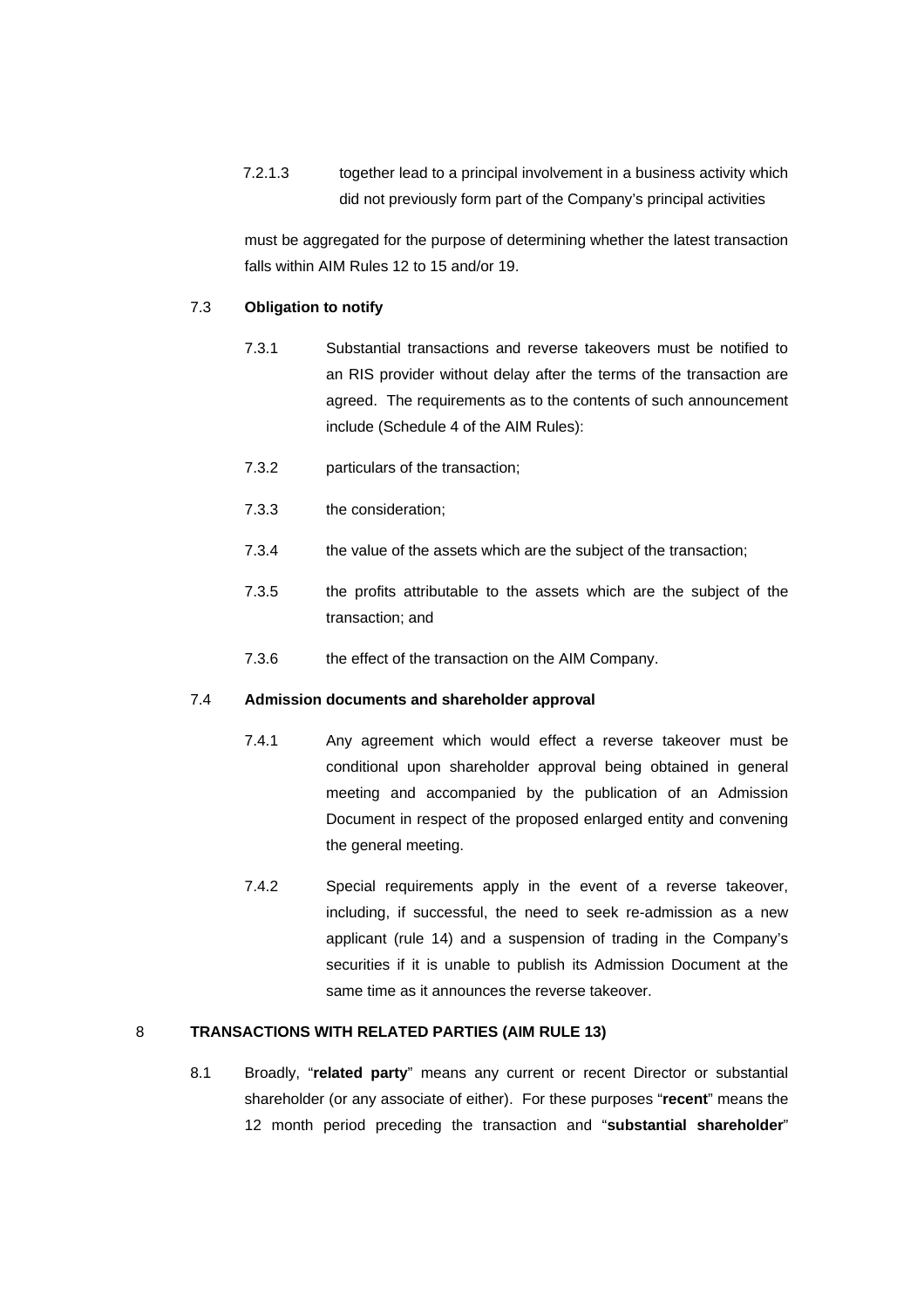means anyone who holds an interest in 10% or more of the voting rights or 10% or more of any class of security quoted on AIM.

- 8.2 Where any transaction is proposed between the Company and a related party and the relevant percentage ratios equal 5% or more, the Company must make an announcement without delay as soon as the terms are agreed disclosing:
	- 8.2.1 the information specified in Schedule 4 of the AIM Rules;
	- 8.2.2 the name of the related party and the extent of their interest in the transaction; and
	- 8.2.3 a statement to the effect that (with the exception of any Director who is involved in the transaction as a related party) the Directors consider, having consulted with the Company's nominated adviser that the terms of the transaction to be fair and reasonable insofar as the holders of AIM quoted securities in the Company are concerned.
- 8.3 The threshold eliminates certain small transactions but again aggregation may be required.
- 8.4 If the Company proposes to enter into a transaction which could be a transaction with a related party and there is any doubt as to whether or to what extent the relevant provisions of the AIM Rules apply, the Company should consult its Nomad at an early stage.

## 9 **MAINTENANCE OF WEB SITE (AIM RULE 26)**

9.1 With effect from 20 August 2007 the Company will be required to maintain a web site on which specified information must be available free of charge. The information required is set out in AIM Rule 26.

## 10 **RESPONSIBILITIES**

#### 10.1 **Board Meetings**

- 10.1.1 The Board will ensure that all Board Meetings are minuted.
- 10.1.2 The Board are required to exercise judgment as to whether material presented at Board meetings should be presented to the Nomad for a decision as to whether it requires disclosure under the AIM Rules.
- 10.1.3 There will be a standing item on each agenda headed "Disclosure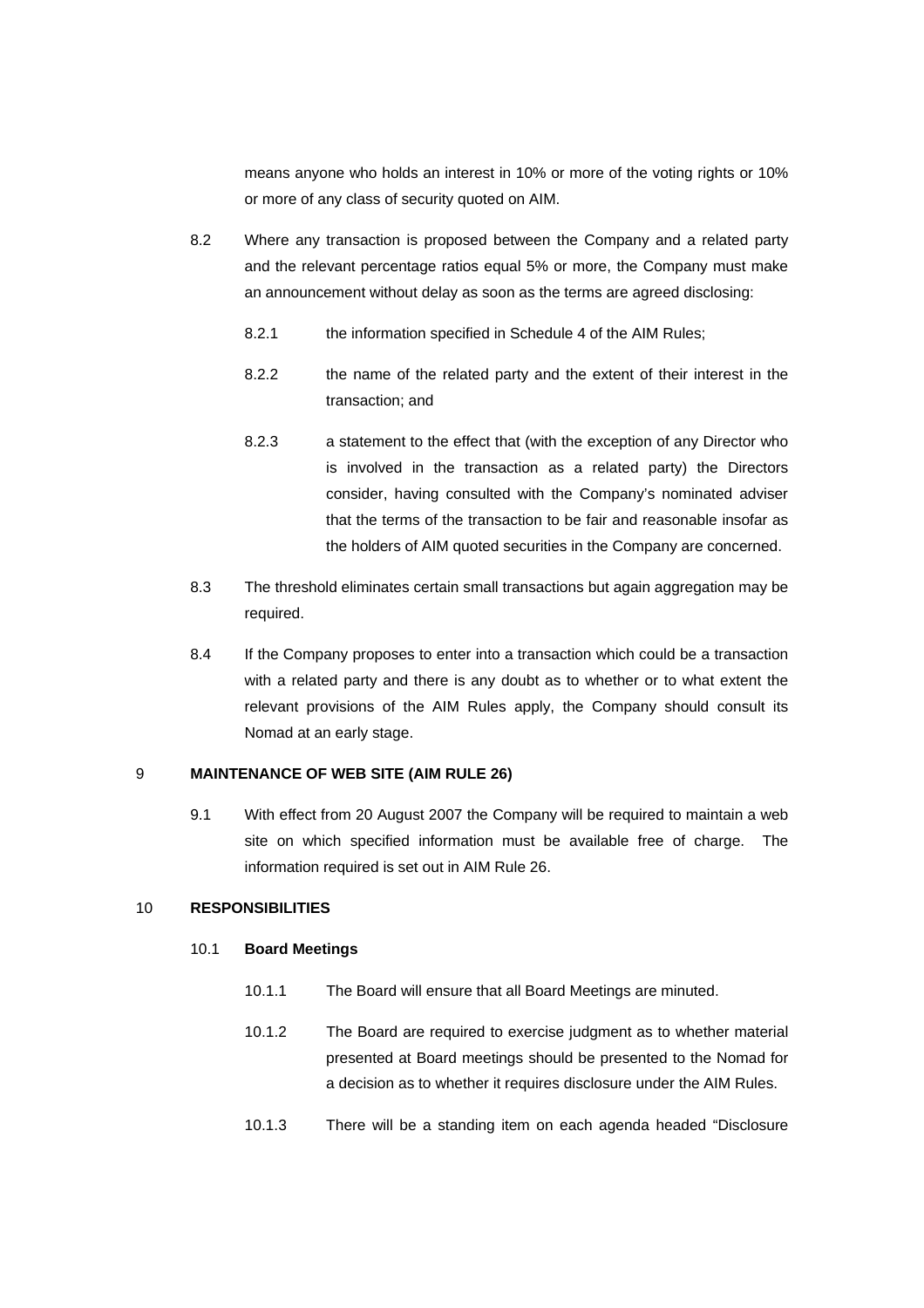Requirements".

- 10.1.4 The Board shall appoint a Designated Director to liaise with the Nomad at all times and in the event that the Designated Director is unavailable make suitable arrangements for another Director to be available providing the Nomad with the appropriate contact details.
- 10.1.5 The Board must approve all disclosures under this Policy.

#### 10.2 **Between Board Meetings**

- 10.2.1 Each member of the Board is required to advise the Nomad without delay if they become aware of information which they believe should be disclosed under the AIM Rules.
- 10.2.2 A similar procedure set out in clause 10.1 above will be followed. For the purposes of clauses 10.2.1 and 10.2.2 this shall include but not be limited to:
	- 10.2.2.1 Proposals to pay or make any dividend or other distribution;
	- 10.2.2.2 Proposals to alter the Company's capital structure or borrowing requirements;
	- 10.2.2.3 Proposals to acquire or dispose of assets otherwise than in the ordinary course of the Company's business;
	- 10.2.2.4 Proposals that will or might result in a change in the Company's officers;
	- 10.2.2.5 Making any preliminary announcement of final results or announcement of interim results; and
	- 10.2.2.6 Proposals by the Directors to deal in any of the securities of the Company including the exercise of options and/or warrants;
	- 10.2.2.7 Proposals in relation to any resolution to be put to the members, other than ordinary business at Company's Annual General Meetings of the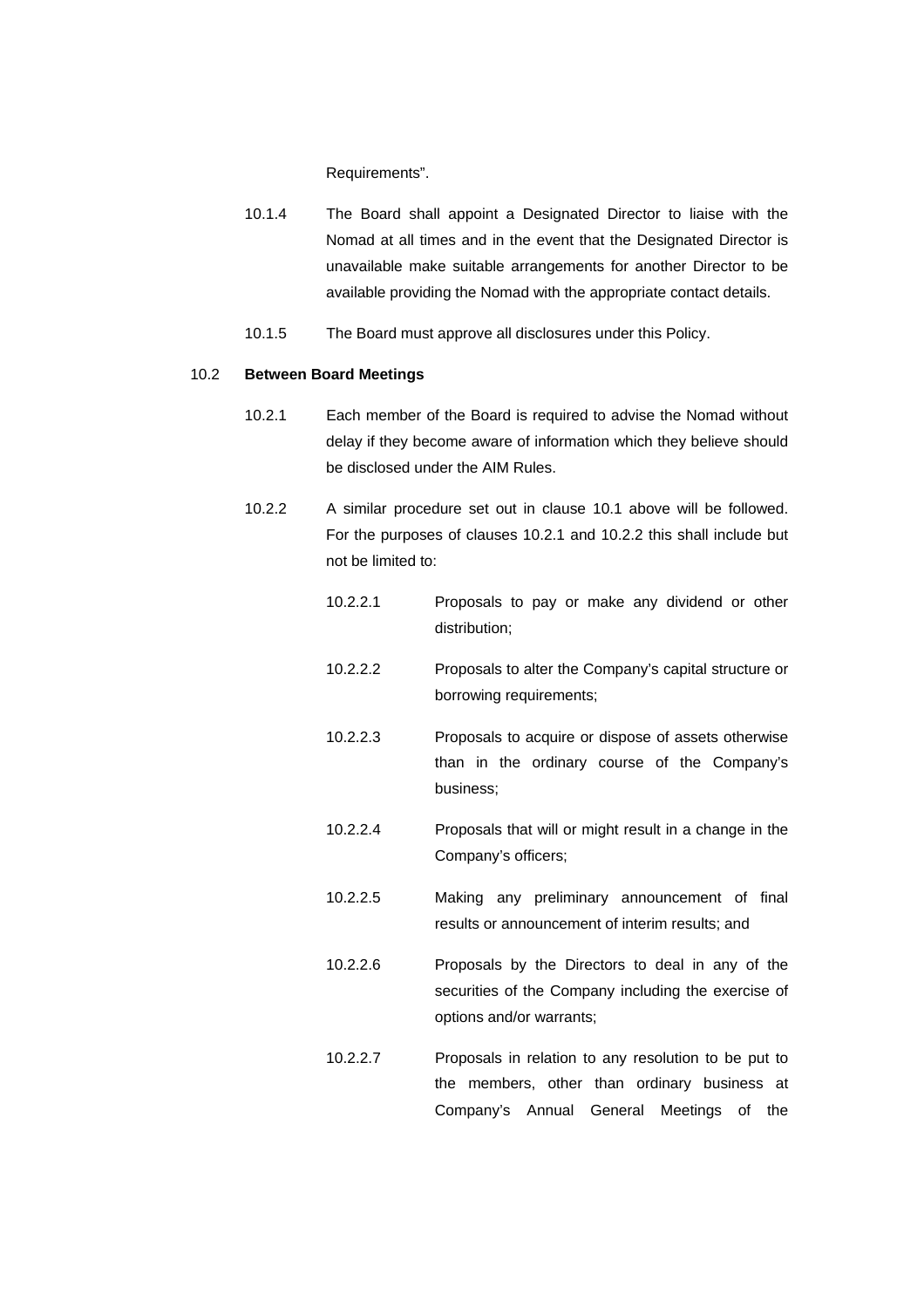#### Company.

- 10.2.3 All persons under an obligation under this clause 10.2 should contact the Nomad if they require guidance on what constitutes information material to the Company's share price.
- 10.2.4 If it is not possible to convene a Board meeting to approve the announcement, a Designated Director and the Chairman of the Board or a Designated Director and the Chief Executive Officer must approve the announcement to an RIS provider in conjunction with the Nomad and any press release containing important material information before release to the market. In any event, the announcement shall be sent to all Board members prior to its release.

#### 10.3 **Standing Requirements**

- 10.3.1 The Board will monitor the Company's existing financial reporting procedures. As soon as the Board is aware of any information which may require an announcement to be made under AIM Rule 11, the Nomad will be consulted and an announcement shall be made without delay.
- 10.3.2 The Board or the Designated Director must as soon as reasonably practicable consult with the Nomad if the Company is considering to enter in to any substantial transaction falling within AIM Rule 12.
- 10.3.3 The Board or the Designated Director must discuss with and take advice from the Nomad and the Company's lawyers before entering into or agreeing to enter in to any transaction with a related party which exceeds 5% in any of the Class Tests and after consultation with the Nomad must issue a notification without delay as soon as the terms of the transaction with a related party are agreed disclosing the matters referred to in AIM Rule 13.
- 10.3.4 The Board or the Designated Director must discuss with and take advice from the Nomad as soon as reasonably practicable on any potential acquisition which may be a reverse takeover as defined by AIM Rule 14.
- 10.3.5 The Board or the Designated Director must discuss and seek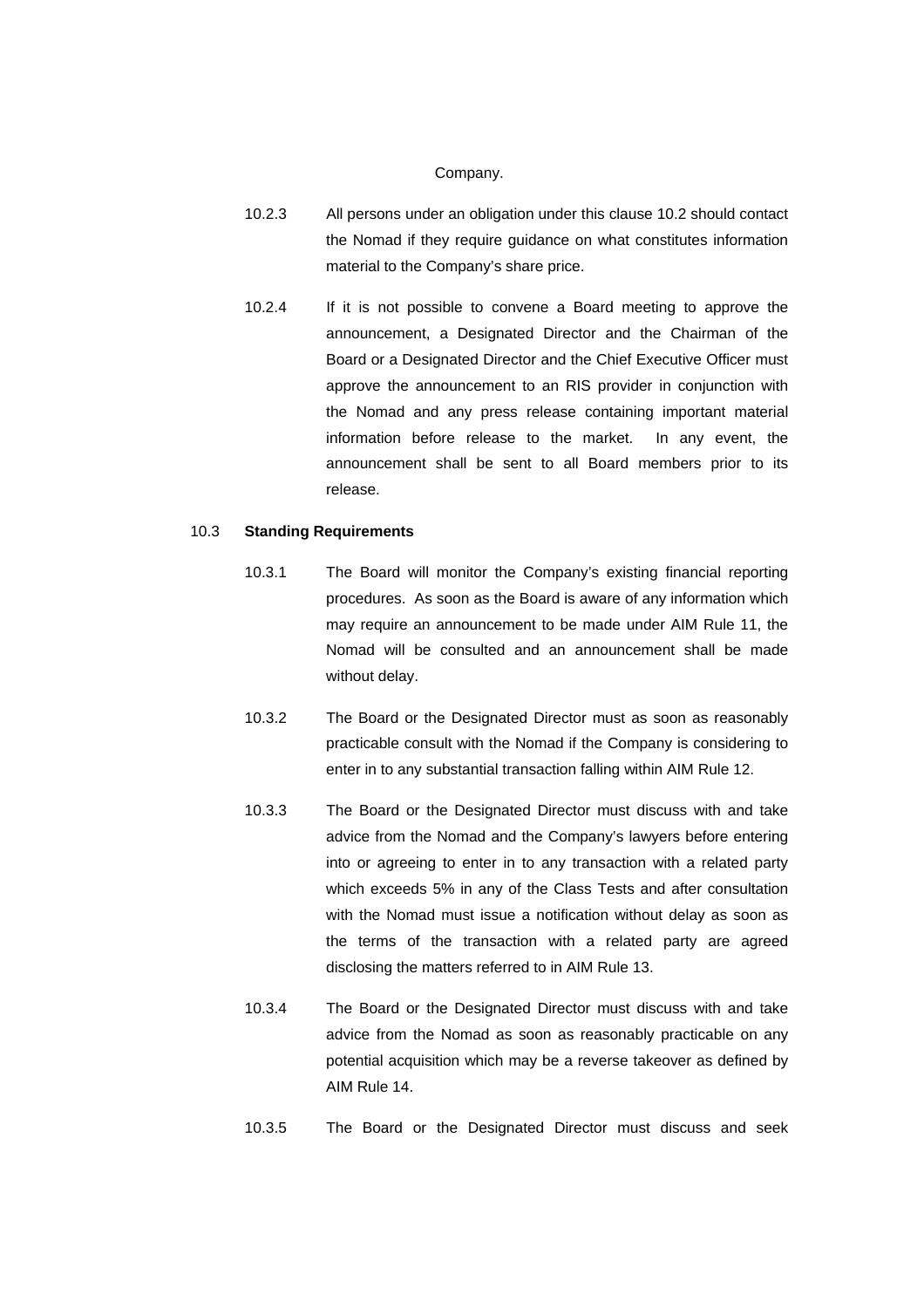guidance from the Nomad in respect of any disposal by the Company, which when aggregated with any other disposals or disposals over the previous 12 months exceeds 75% in any of the class tests as set out in AIM Rule 15.

- 10.3.6 The Board or the Designated Director must discuss with the Nomad and seek guidance in relation to the aggregation of any transactions for the purposes of determining whether AIM Rules 12, 13, 14 and/or 15 apply.
- 10.3.7 The Board or the Designated Director must act without delay and give notice to the Nomad in respect of any matter warranting disclosure under AIM Rule 17 and be responsible for the appropriate announcement to be made.
- 10.3.8 If required by the Nomad, the Board will provide to the Nomad each month management accounts for the Company and its subsidiaries made up to and as at the end of that month.
- 10.3.9 The Board or the Designated Director will notify the Nomad if it becomes aware of any breach by the Company and/or any Director of the AIM Rules and request the advice and guidance of the Nomad concerning all matters relevant to the Company's compliance with the AIM Rules, where appropriate taking that advice into account.
- 10.3.10 The Board or the Designated Director will provide to the Nomad such information as the Nomad may reasonably request to enable compliance with the Nomad Rules.

#### 10.4 **Process of Disclosure**

- 10.4.1 Once it has been determined that information must be disclosed, a Director is responsible for liaising with the Nomad to agree and approve required disclosure in order for the Nomad to disclose the information to an RIS provider as soon as is practicable
- 10.4.2 Once an RIS provider has confirmed the release of the information to the market, the Company will post the information on its website and may disseminate the information to the media and/or public. It shall not do so until the confirmation from an RIS provider has been received.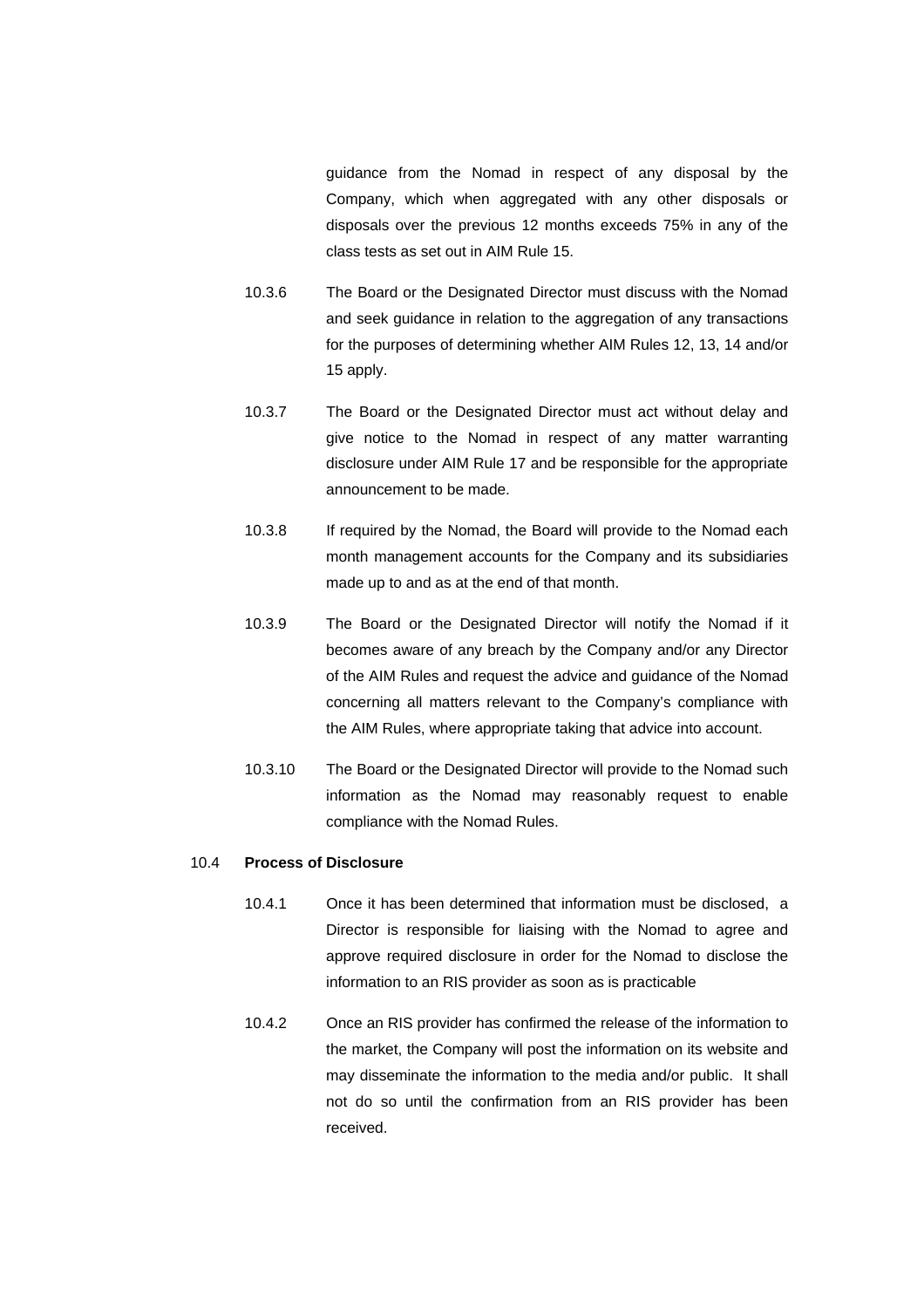Approved by a Resolution of the Board of Driver Group plc on Wednesday 30<sup>th</sup> May 2007

**APPENDIX 1** 

**The AIM Rules for Companies**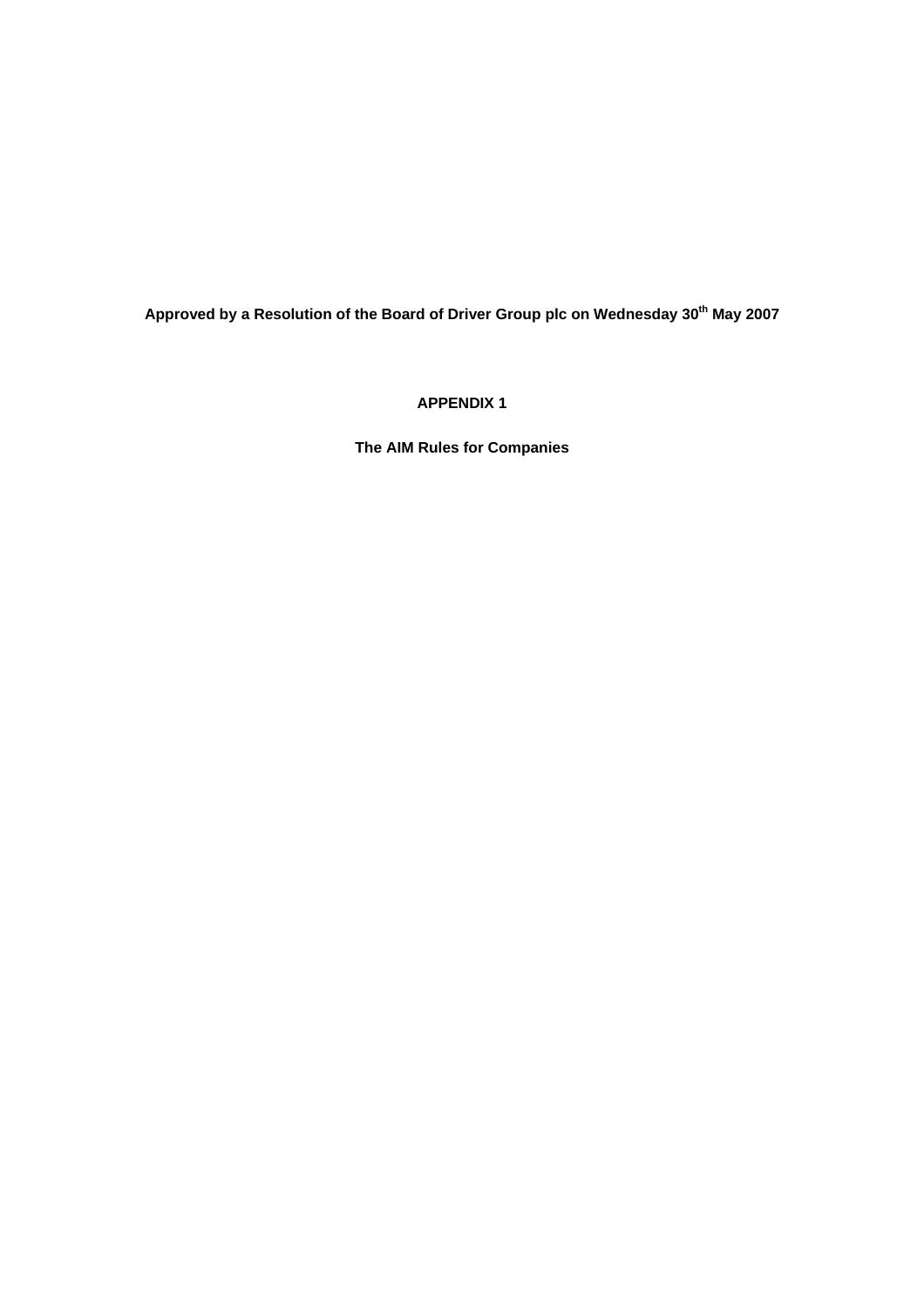## **APPENDIX 2**

**The AIM Rules for Nominated Advisors**